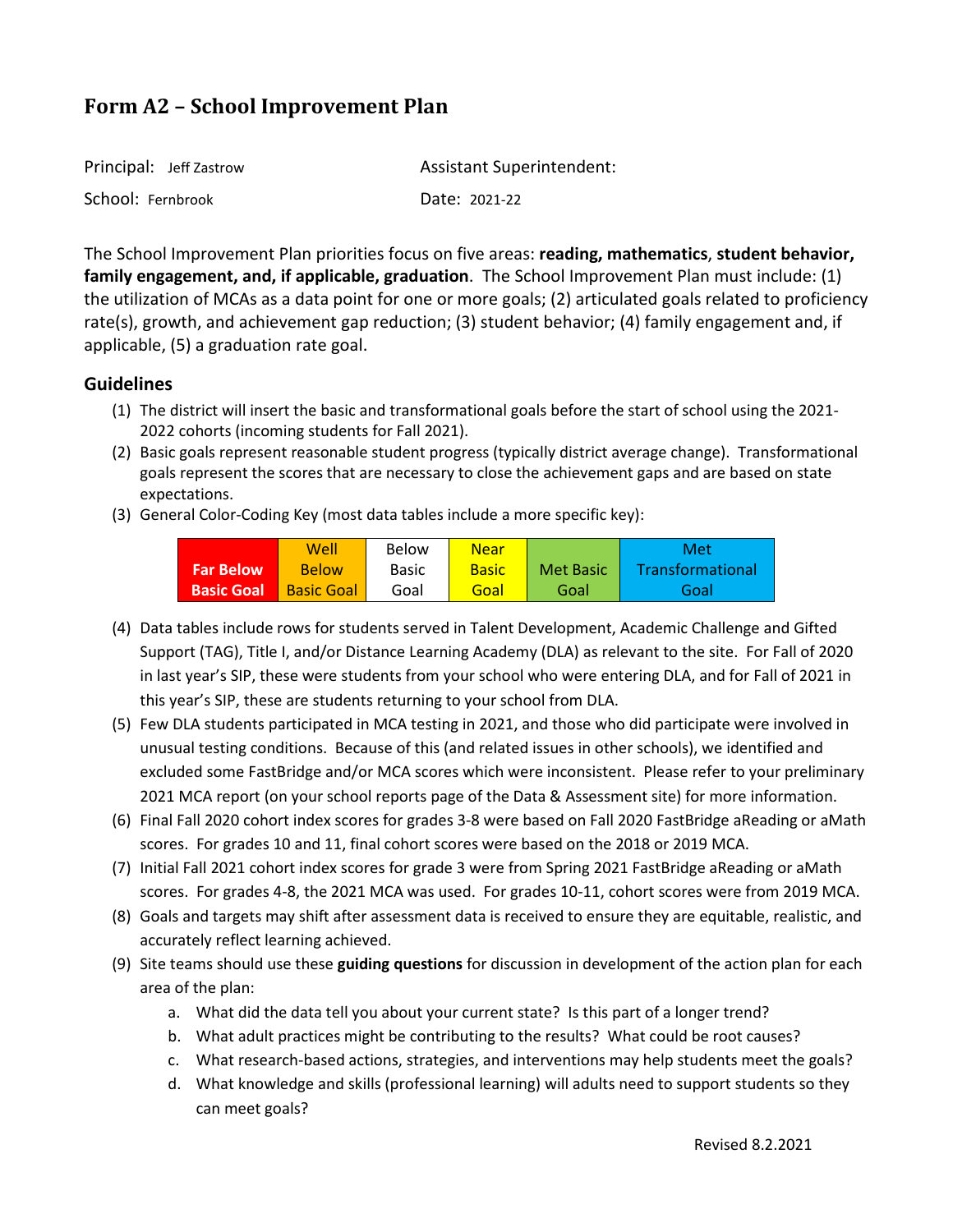| <b>Priority One: READING</b> |                                                                   |                                                                                          |                                                               |      | <b>Measure: Proficiency (% Low Risk on FastBridge)</b> |                  |
|------------------------------|-------------------------------------------------------------------|------------------------------------------------------------------------------------------|---------------------------------------------------------------|------|--------------------------------------------------------|------------------|
| <b>Column Header</b>         | Definition                                                        |                                                                                          |                                                               |      |                                                        |                  |
| 2018, 2019 and               |                                                                   | Percent of students at risk or some risk in the fall who became low risk in Spring 2018, |                                                               |      |                                                        |                  |
| 2020 Results                 |                                                                   | Spring 2019 and Winter 2020. See Progress to Fluency Reports for more info.              |                                                               |      |                                                        |                  |
| Basic Goal                   | District-wide goals for 2020-22: KG = 23%; Gr 1 = 38%; Gr 2 = 9%. |                                                                                          |                                                               |      |                                                        |                  |
| Transformational             |                                                                   |                                                                                          |                                                               |      |                                                        |                  |
| <b>Goal</b> (Trans)          |                                                                   | District-wide goals for 2018-22: KG = 68%; Gr 1 = 67%; Gr 2 = 50%.                       |                                                               |      |                                                        |                  |
| 2021 Results                 | Percentage of students low risk in Spring 2021.                   |                                                                                          |                                                               |      |                                                        |                  |
| Color Coding                 | $30% + from$                                                      |                                                                                          | 15 - 29% from 5 - 14% < Basic $\sqrt{5\% \text{ from Basic}}$ |      | <b>Basic Goal Met</b>                                  | Transformational |
|                              | <b>Basic Goal</b>                                                 | <b>Basic Goal</b>                                                                        | Goal                                                          | Goal |                                                        | <b>Goal Met</b>  |

|              | 2017-18      | 2018-19      | 2019-20             | 2020-21      | 2020-21 & 2021-22 Goals |                    |
|--------------|--------------|--------------|---------------------|--------------|-------------------------|--------------------|
|              |              |              |                     |              |                         |                    |
| <b>Group</b> | 2018 Results | 2019 Results | <b>2020 Results</b> | 2021 Results | 2021 Basic              | <b>2021 Trans.</b> |
| <b>KG</b>    | <b>33%</b>   | 50%          | 64%                 | 10%          | 23%                     | 68%                |
| Grd 1        | 36%          | 69%          | 46%                 | 18%          | 38%                     | 67%                |
| Grd 2        | 50%          | 53%          | 23%                 | 26%          | 9%                      | 50%                |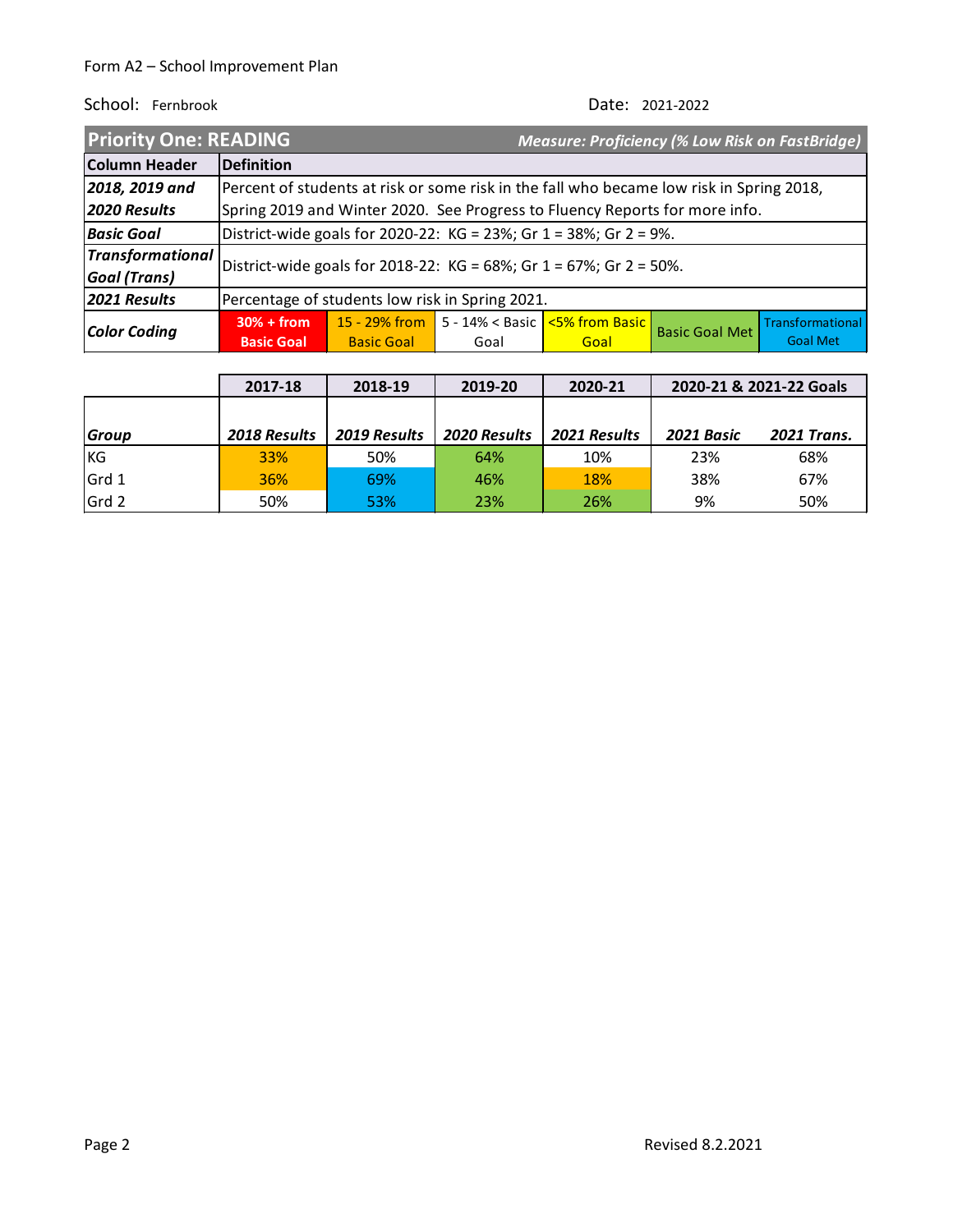| <b>Priority One: READING</b> | <b>Measure: MCA Proficiency (Index Rates)</b>                                                                              |                                                                                                       |                                                               |  |  |  |  |  |  |
|------------------------------|----------------------------------------------------------------------------------------------------------------------------|-------------------------------------------------------------------------------------------------------|---------------------------------------------------------------|--|--|--|--|--|--|
| <b>Column Header</b>         |                                                                                                                            |                                                                                                       |                                                               |  |  |  |  |  |  |
| <b>Results</b>               |                                                                                                                            | Index rate for students with scores from last spring, enrolled on October 1 and tested in the spring. |                                                               |  |  |  |  |  |  |
| <b>Fall Cohort</b>           |                                                                                                                            | Index rate for students tested in the previous spring and enrolled the following fall.                |                                                               |  |  |  |  |  |  |
|                              | The lower of the district average change and the MDE index target (reduce non-proficiency by half in two                   |                                                                                                       |                                                               |  |  |  |  |  |  |
| <b>Basic Goal</b>            |                                                                                                                            |                                                                                                       | years), with a minimum of 20 (previously the minimum was 25). |  |  |  |  |  |  |
|                              | Transformational The higher of the district average change and the MDE index target (reduce non-proficiency by half in two |                                                                                                       |                                                               |  |  |  |  |  |  |
| (Trans.) Goal                | years), with a minimum of 30.                                                                                              |                                                                                                       |                                                               |  |  |  |  |  |  |
|                              |                                                                                                                            |                                                                                                       |                                                               |  |  |  |  |  |  |
|                              | $40.5 - 1.1$                                                                                                               |                                                                                                       |                                                               |  |  |  |  |  |  |

|                                                                                                                              | $10+$ points |                                                |  |                                                                         |      | Itransform- |  |  |
|------------------------------------------------------------------------------------------------------------------------------|--------------|------------------------------------------------|--|-------------------------------------------------------------------------|------|-------------|--|--|
|                                                                                                                              | below basic  |                                                |  | 1.1 to 5.9 points   Within 1 index point of basic   Met basic   ational |      |             |  |  |
| <b>Color Coding</b>                                                                                                          | goal         | 6-9 points below basic goal   below basic goal |  | goal                                                                    | goal | goal        |  |  |
| Notacy Student group goals are addressed under gan reduction. Also, when results are calculated, the sehert scenes and goal. |              |                                                |  |                                                                         |      |             |  |  |

Notes: Student group goals are addressed under gap reduction. Also, when results are calculated, the cohort scores and goal scores are updated to reflect the students with pretest scores who were enrolled in the fall and took the test in the spring. Fall 2020 FastBridge aReading scores were used to estimate MCA achievement levels for setting Spring 2021 MCA index rate goals.

|                     |      |                         | <b>Fall 2020</b> | 2021         | 2021   | Spring 2021    | <b>Fall 2021</b> | 2022         | 2022   |
|---------------------|------|-------------------------|------------------|--------------|--------|----------------|------------------|--------------|--------|
|                     |      |                         | Cohort (based    | <b>Basic</b> | Trans. | <b>Results</b> | Cohort (based    | <b>Basic</b> | Trans. |
| <b>Group</b>        |      | Spring 2018 Spring 2019 | on aReading)     | Goal         | Goal   | (MCA)          | on MCA)          | Goal         | Goal   |
| <b>All Students</b> | 79.3 | 81.8                    | 77.1             | 77.9         | 82.8   | 78.6           | 76.1             | 80.3         | 82.1   |
| Grade 3             | 73.0 | 70.3                    | 71.8             | 72.4         | 78.9   | 74.7           | 77.6             | 78.1         | 83.2   |
| Grade 4             | 80.6 | 82.0                    | 80.6             | 82.0         | 85.5   | 80.2           | 71.6             | 74.3         | 78.7   |
| Grade 5             | 85.4 | 90.8                    | 78.8             | 79.3         | 84.1   | 81.0           | 78.0             | 83.5         | 86.4   |
| Amin/Haw            |      |                         |                  |              |        |                |                  |              |        |
| Asian               | 75.0 | 81.3                    |                  |              |        |                | 57.1             |              |        |
| <b>Black</b>        | 64.3 | 57.4                    |                  |              |        |                | 48.6             |              |        |
| Hispanic            | 73.1 |                         |                  |              |        |                | 36.4             |              |        |
| White               | 82.6 | 85.2                    |                  |              |        |                | 83.0             |              |        |
| Multiracial         | 72.6 | 84.6                    |                  |              |        |                | 75.9             |              |        |
| <b>EL</b>           | 25.0 | 11.5                    |                  |              |        |                |                  |              |        |
| <b>Spec Ed</b>      | 46.8 | 35.9                    |                  |              |        |                |                  |              |        |
| F/R Lunch           | 60.4 | 62.0                    |                  |              |        |                | 50.0             |              |        |
| Female              | 80.3 | 84.4                    |                  |              |        |                | 74.2             |              |        |
| Male                | 78.1 | 79.0                    |                  |              |        |                | 78.2             |              |        |
| <b>TAG</b>          |      |                         |                  |              |        |                | 96.6             |              |        |
| <b>DLA</b>          |      |                         |                  |              |        |                | 63.0             |              |        |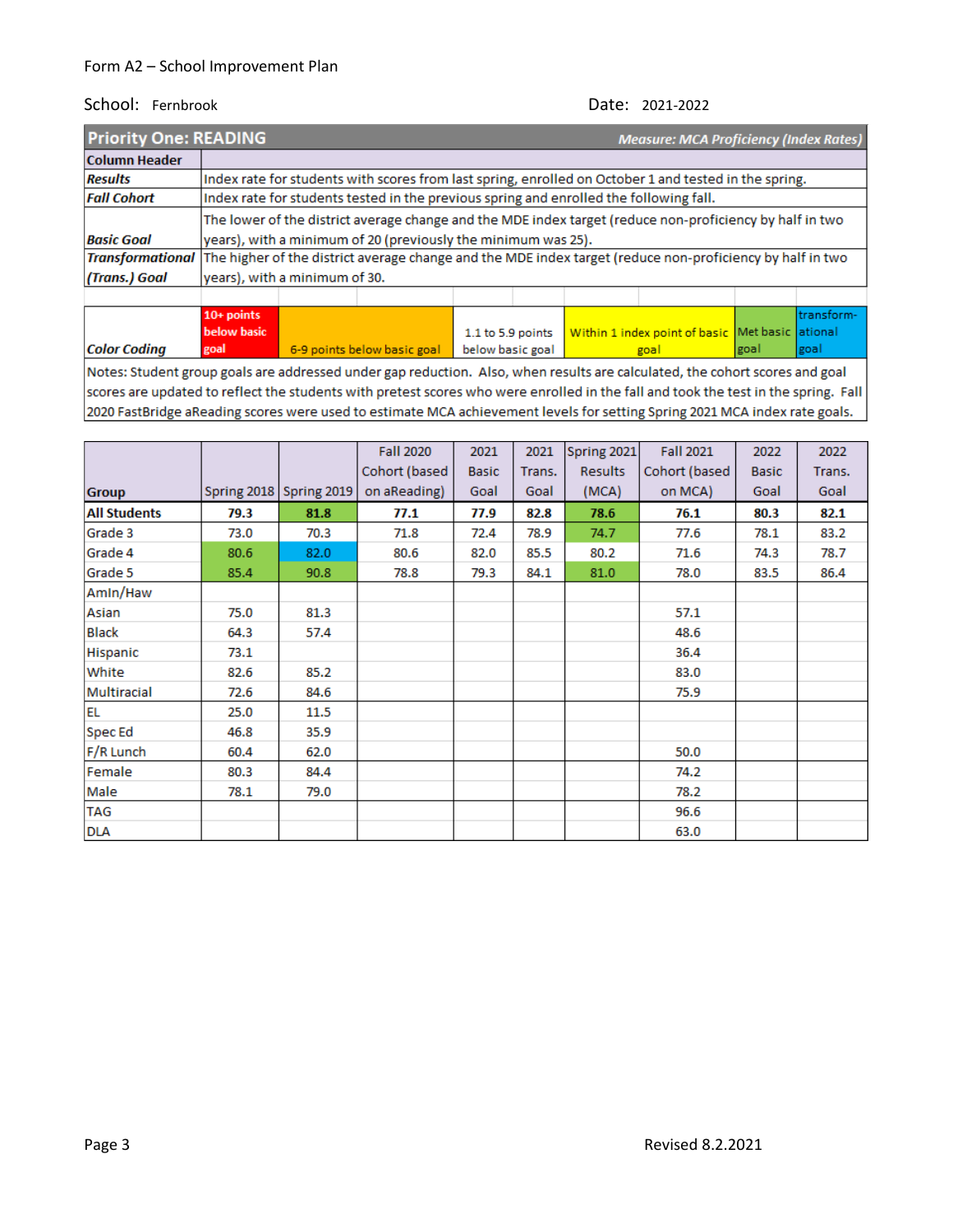#### School: Fernbrook Date: 2021-2022

**Priority One: READING** 

Measure: SIP Growth and Gap-Closing (SGG)

Color Coding for MCA Value-Added and Z-State Results

| $+15$ to $+29$<br>-.30 or below<br>14 to 0<br>+30 and up<br>$+0001$ to $+14$<br>$-10 - 79$ |
|--------------------------------------------------------------------------------------------|
|--------------------------------------------------------------------------------------------|

Results reported for groups of 10 or more students. Any results for groups not reported in the previous year were color coded using the lowest basic and transformational goals. 2021 Z-State results not available due to COVID-19.

| 2021 & 2022 Goals (for All Groups) |                                   |  |  |  |  |
|------------------------------------|-----------------------------------|--|--|--|--|
| Transformational                   | .30 on MCA Value-Added or Z-State |  |  |  |  |
| Basic                              | .15 on MCA Value-Added or Z-State |  |  |  |  |



|                     |         | <b>Baseline</b> |                | 2019 Results |     | 2021 Results |
|---------------------|---------|-----------------|----------------|--------------|-----|--------------|
| Group               | 2017    | 2018            | <b>Val-Add</b> | Z - State    | SGG | Val-Add      |
| <b>All Students</b> | 0.10    | 0.10            | 0.17           | 0.22         |     | 0.16         |
| Grade 3             |         |                 | 0.05           |              |     | 0.10         |
| Grade 4             | 0.28    | 0.17            | 0.21           | 0.31         |     | 0.12         |
| Grade 5             | $-0.07$ | 0.01            | 0.21           | 0.14         |     | 0.26         |
| Am Ind              |         |                 |                |              |     |              |
| Asian               | $-0.31$ |                 | 0.21           | 0.44         |     | 0.72         |
| <b>Black</b>        | $-0.19$ | $-0.03$         | 0.12           | 0.06         |     | $-0.08$      |
| Hispanic            |         | $-0.19$         |                |              |     |              |
| White               | 0.15    | 0.18            | 0.17           | 0.25         |     | 0.17         |
| Multiracial         | $-0.02$ | $-0.34$         | 0.29           | 0.26         |     | 0.13         |
| EL                  |         |                 | $-0.11$        |              |     |              |
| Spec Ed             | 0.05    | $-0.03$         | 0.07           | 0.02         |     | 0.23         |
| F/R Lunch           | $-0.10$ | $-0.06$         | 0.16           | 0.11         |     | 0.06         |
| Female              | 0.08    | 0.13            | 0.23           | 0.26         |     | 0.12         |
| Male                | 0.12    | 0.06            | 0.10           | 0.18         |     | 0.19         |
| TAG                 |         |                 |                |              |     | 0.22         |
| <b>DLA</b>          |         |                 |                |              |     |              |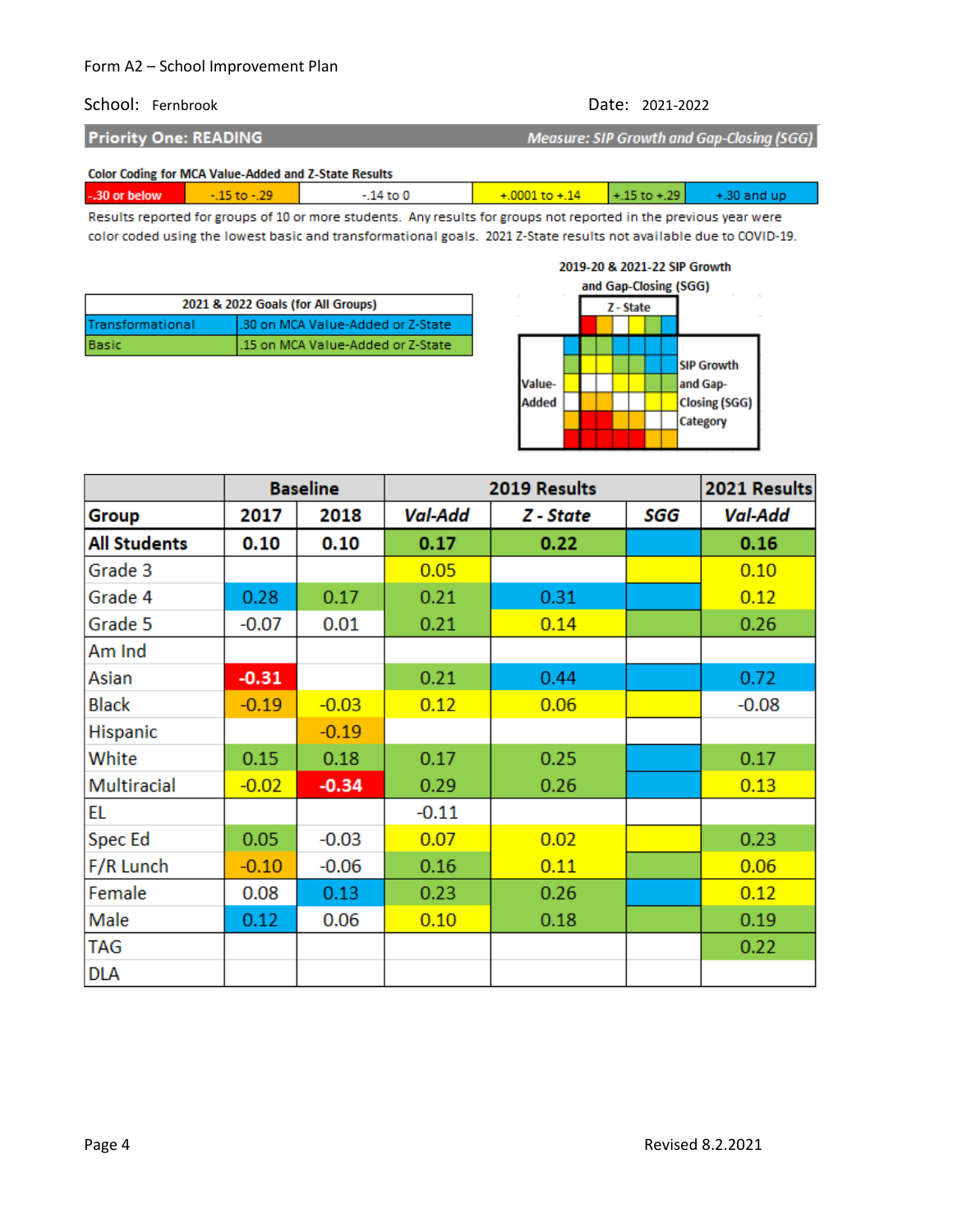# **Priority One: Reading**

# **Reading Continuous Improvement Action Plan:** (add steps as needed by using tab key)

| <b>Strategies:</b>                                                                                                                                                                                                                                                                                                                                                                                                      | <b>Adult actions:</b>                                                                                                                                                                                                               | <b>Measure student</b>                                                                                                                                                                                                                                      | Person(s)                                                                      |
|-------------------------------------------------------------------------------------------------------------------------------------------------------------------------------------------------------------------------------------------------------------------------------------------------------------------------------------------------------------------------------------------------------------------------|-------------------------------------------------------------------------------------------------------------------------------------------------------------------------------------------------------------------------------------|-------------------------------------------------------------------------------------------------------------------------------------------------------------------------------------------------------------------------------------------------------------|--------------------------------------------------------------------------------|
| What specific strategies will be                                                                                                                                                                                                                                                                                                                                                                                        | What adult actions will                                                                                                                                                                                                             | progress:                                                                                                                                                                                                                                                   | <b>Responsible:</b>                                                            |
| implemented?                                                                                                                                                                                                                                                                                                                                                                                                            | ensure the strategies are                                                                                                                                                                                                           | What student data will                                                                                                                                                                                                                                      |                                                                                |
|                                                                                                                                                                                                                                                                                                                                                                                                                         | successful?                                                                                                                                                                                                                         | be collected?                                                                                                                                                                                                                                               |                                                                                |
| Academic Interventions provided<br>online, largely on asynchronous<br>days, for students performing<br>below grade level, particularly<br>those students with previous<br>evidence of need. PLT s will<br>continue to focus conversations<br>throughout the 6-step cycle on<br>our BIPOC and MLL students.<br>Team SLGs will focus on reading K-<br>5 (Specialists may continue<br>focusing goals in their disciplines) | IA overseen and scheduled<br>interventions online; PLT<br>work; Accurate and timely<br>identification of students in<br>a fluid process                                                                                             | SIT referrals; continuous<br>progress monitoring data;<br>aMath/aReading data;<br>data disaggregated by<br>race                                                                                                                                             | Zastrow, Kania,<br>TomtenTeam<br>Leads; ESPs,<br>Corps Tutors,<br>all teachers |
| Focused attention to attendance<br>for each student                                                                                                                                                                                                                                                                                                                                                                     | FB will continue to de-<br>center county processes and<br>letters and work in<br>relationship with families to<br>address needs/obstacles                                                                                           | Attendance rates                                                                                                                                                                                                                                            | ALL                                                                            |
| Weekly SIT/CST processes                                                                                                                                                                                                                                                                                                                                                                                                | Regular meetings to<br>collaboratively address<br>student learning and<br>behavioral needs, and now<br>student needs around<br>various learning models                                                                              | SIT referrals; continuous<br>progress monitoring data;<br>aMath/aReading data;<br>data disaggregated by<br>race                                                                                                                                             | ALL                                                                            |
| The Special Education Resource<br>Team will implement multi-modal<br>approaches to increase student<br>achievement in all areas of<br>reading, including fluency,<br>decoding, and comprehension                                                                                                                                                                                                                        | Curriculum: Benchmark<br>Reading and Phonics,<br>Bridges, Reading A-Z, Read<br>alouds using culturally<br>diverse texts and using the<br>CLEAR model, Frye Words,<br>Read Naturally, and the<br>Orton-Gillingham model as<br>needed | Members of the resource<br>team will utilize formative<br>and summative student<br>data on grade level<br>reading proficiency. In<br>addition, special<br>education teachers will<br>conduct frequent progress<br>monitoring on IEP goals<br>and objectives | Resource<br>Teams,<br>classroom<br>teachers, other<br>service<br>providers     |
| ELM Project - EL Cluster Cohort -<br><b>ELLEVATION Strategies</b>                                                                                                                                                                                                                                                                                                                                                       | Each grade level has at least<br>one classroom and teacher<br>with EL (in service) kids, and                                                                                                                                        | Teachers will commit to<br>using and sharing<br>ELM/ELLEVATION                                                                                                                                                                                              | <b>Heather Bruun</b><br>and the ELM<br>Cohort                                  |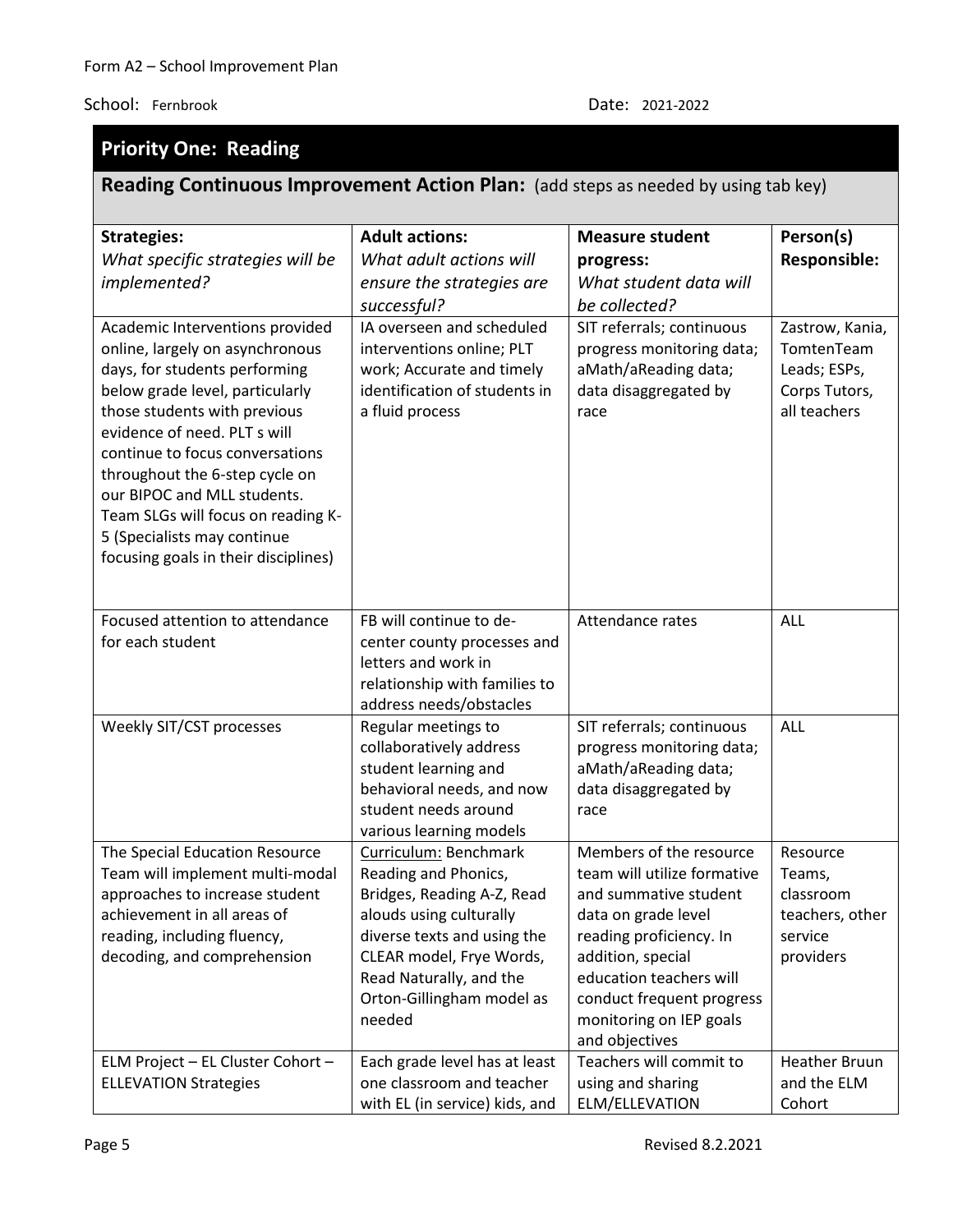| those teachers are part of<br>the ELM cohort group led by<br>EL Teacher/ELM Coach<br><b>Heather Bruun</b> | instructional strategies<br>that have positive impact<br>for all students, and<br>particularly our EL/MLL<br>students language<br>acquisition needs |  |
|-----------------------------------------------------------------------------------------------------------|-----------------------------------------------------------------------------------------------------------------------------------------------------|--|
|                                                                                                           |                                                                                                                                                     |  |
|                                                                                                           |                                                                                                                                                     |  |
|                                                                                                           |                                                                                                                                                     |  |
|                                                                                                           |                                                                                                                                                     |  |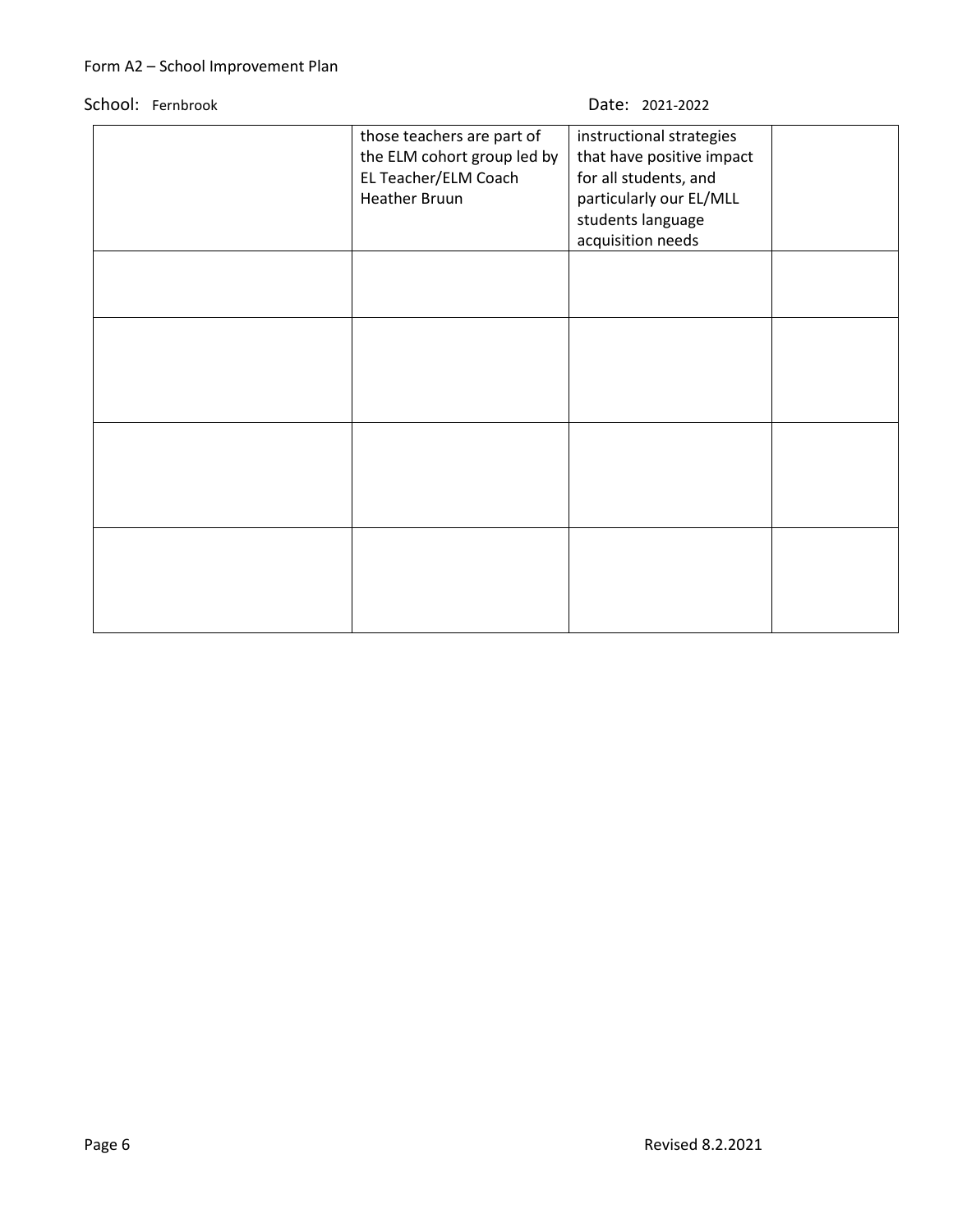| <b>Priority Two: MATHEMATICS</b>         | <b>Measure: MCA Proficiency (Index Rates)</b>                                                                                                                                   |
|------------------------------------------|---------------------------------------------------------------------------------------------------------------------------------------------------------------------------------|
| Column Header                            |                                                                                                                                                                                 |
| <b>Results</b>                           | Index rate for students who had a score from the previous year, were enrolled on October 1 of the next year, and<br>tested the next spring.                                     |
| <b>Fall Cohort</b>                       | Index rate for students tested in the previous year and enrolled in the fall of the next year.                                                                                  |
| <b>Basic Goal</b>                        | The lower of the district average change and the MDE index target (reduce non-proficiency by half in two years), with<br>a minimum of 20 for Spring 2021 (normal minimum = 25). |
| <b>Transformational</b><br>(Trans.) Goal | The higher of the district average change and the MDE index target (reduce non-proficiency by half in two years),<br>with a minimum of 30.                                      |

|                                                                                                                                        | $10+$ points |                             |            |                                                                                  |               | <b>IMet</b>   |
|----------------------------------------------------------------------------------------------------------------------------------------|--------------|-----------------------------|------------|----------------------------------------------------------------------------------|---------------|---------------|
|                                                                                                                                        | below basic  |                             |            | 1.1 to 5.9 points below   Within 1 index point of basic   Met basic   transform- |               |               |
| <b>Color Coding</b>                                                                                                                    | goal         | 6-9 points below basic goal | basic goal | goal                                                                             | <b>I</b> goal | lational goal |
| Notes: Student group goals are addressed under gap reduction. Also, when results are calculated, the cohort scores and goal scores are |              |                             |            |                                                                                  |               |               |

updated to reflect the students with pretest scores who were enrolled in the fall and took the test in the spring.

|                     |                |                         | <b>Fall 2020</b>      | 2021         | 2021   | Spring 2021    | <b>Cohort</b> | 2022         | 2022   |
|---------------------|----------------|-------------------------|-----------------------|--------------|--------|----------------|---------------|--------------|--------|
|                     |                | Spring 2018 Spring 2019 | <b>Cohort (based)</b> | <b>Basic</b> | Trans. | <b>Results</b> | (based on     | <b>Basic</b> | Trans. |
| <b>Group</b>        | <b>Results</b> | <b>Results</b>          | on aMath)             | Goal         | Goal   | (MCA)          | MCA)          | Goal         | Goal   |
| <b>All Students</b> | 80.2           | 82.6                    | 83.3                  | 85.6         | 87.5   | 85.9           | 85.7          | 81.9         | 89.2   |
| Grade 3             | 83.7           | 87.0                    | 85.2                  | 87.4         | 88.9   | 88.1           | 84.0          | 83.5         | 88.0   |
| Grade 4             | 87.3           | 86.8                    | 86.1                  | 89.2         | 89.6   | 91.7           | 85.4          | 82.5         | 89.1   |
| Grade 5             | 67.3           | 74.8                    | 78.3                  | 79.5         | 83.7   | 77.2           | 87.9          | 80.2         | 90.9   |
| Amin/Haw            |                |                         |                       |              |        |                |               |              |        |
| Asian               | 86.1           | 84.4                    |                       |              |        | 90.0           | 76.2          |              |        |
| <b>Black</b>        | 57.1           | 61.8                    |                       |              |        | 44.2           | 47.1          |              |        |
| Hispanic            | 65.4           |                         |                       |              |        |                | 60.0          |              |        |
| White               | 84.2           | 86.6                    |                       |              |        | 90.9           | 92.3          |              |        |
| Multiracial         | 75.8           | 76.9                    |                       |              |        | 84.0           | 89.7          |              |        |
| <b>EL</b>           | 32.1           | 38.5                    |                       |              |        |                |               |              |        |
| <b>Spec Ed</b>      | 51.6           | 39.1                    |                       |              |        | 66.7           | 77.0          |              |        |
| F/R Lunch           | 53.7           | 60.2                    |                       |              |        | 60.9           | 51.4          |              |        |
| Female              | 79.8           | 82.7                    |                       |              |        | 86.0           | 82.5          |              |        |
| Male                | 80.5           | 82.6                    |                       |              |        | 85.9           | 89.0          |              |        |
| <b>TAG</b>          |                |                         |                       |              |        | 96.8           | 97.8          |              |        |
| <b>DLA</b>          |                |                         |                       |              |        |                | 72.2          |              |        |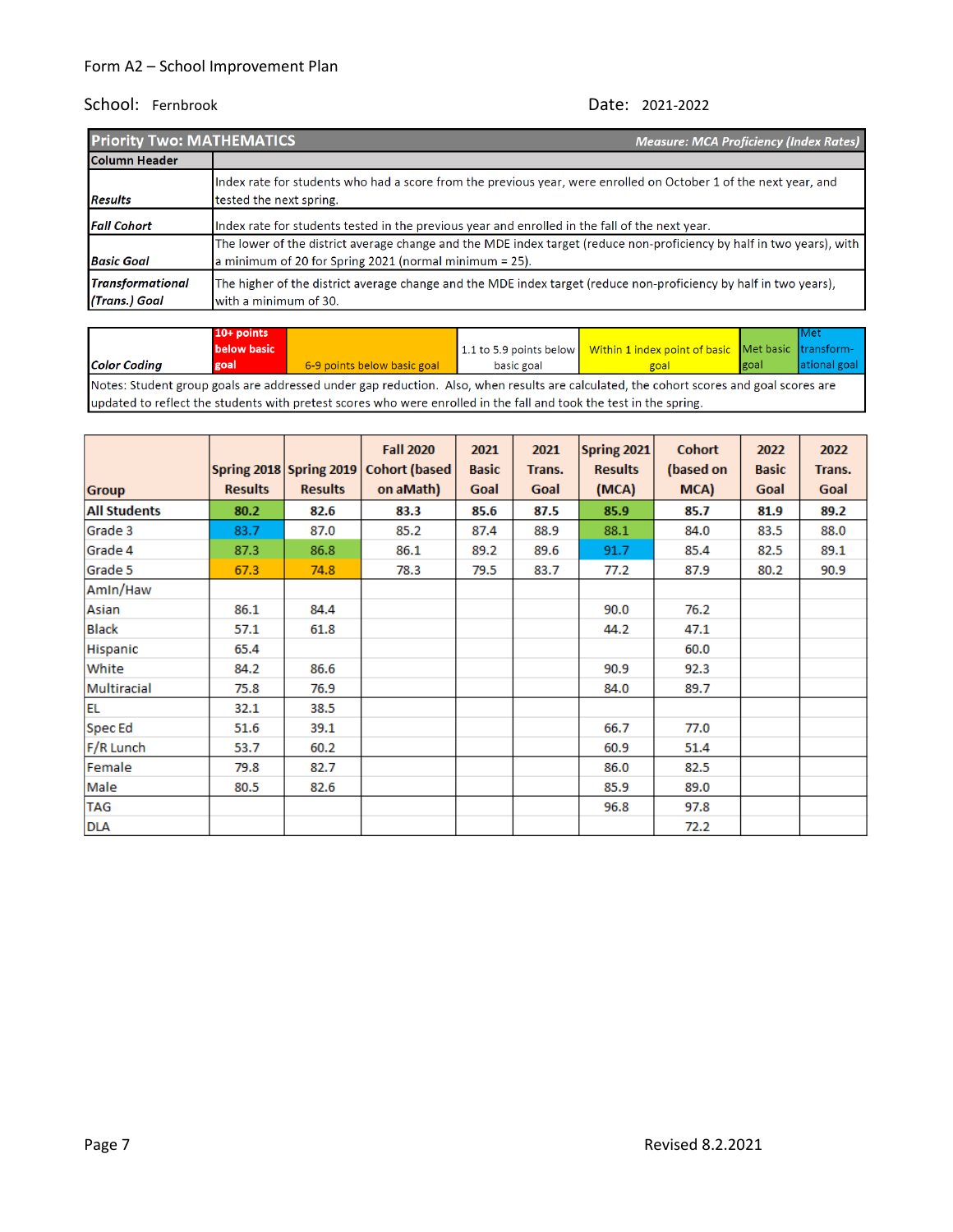#### School: Fernbrook Date: 2021-2022

2018-19 & 2021-22 SIP Growth

| <b>Priority Two: MATHEMATICS</b> | Measure: SIP Growth and Gap-Closing (SGG) |
|----------------------------------|-------------------------------------------|
|                                  |                                           |

| <b>Color Coding for MCA Value-Added and Z-State Results</b> |                |            |                                               |  |  |
|-------------------------------------------------------------|----------------|------------|-----------------------------------------------|--|--|
| $-30$ or below                                              | $-15$ to $-29$ | $-14$ to 0 | $+0.001$ to $+14$ $+15$ to $+29$ $+30$ and up |  |  |

Results reported for groups of 10 or more students. Any results for groups not reported in the previous year were color coded using the lowest basic and transformational goals. 2021 Z-State results not available due to COVID-19.

|                  |                                    |              |  |           |  | and Gap-Closing (SGG) |
|------------------|------------------------------------|--------------|--|-----------|--|-----------------------|
|                  | 2021 & 2022 Goals (for All Groups) |              |  | Z - State |  |                       |
| Transformational | .30 on MCA Value-Added or Z-State  |              |  |           |  |                       |
| Basic            | .15 on MCA Value-Added or Z-State  |              |  |           |  |                       |
|                  |                                    |              |  |           |  | <b>SIP Growth</b>     |
|                  |                                    | Value-       |  |           |  | and Gap-              |
|                  |                                    | <b>Added</b> |  |           |  | <b>Closing (SGG)</b>  |
|                  |                                    |              |  |           |  | Category              |
|                  |                                    |              |  |           |  |                       |

|                     | <b>Baseline</b> |         | 2019 Results   | 2021 Results |     |                |
|---------------------|-----------------|---------|----------------|--------------|-----|----------------|
| Group               | 2017            | 2018    | <b>Val-Add</b> | Z - State    | SGG | <b>Val-Add</b> |
| <b>All Students</b> | $-0.02$         | 0.00    | $-0.02$        | 0.03         |     | 0.14           |
| Grade 3             |                 |         | $-0.08$        |              |     | 0.11           |
| Grade 4             | 0.33            | 0.44    | 0.30           | 0.49         |     | 0.36           |
| Grade 5             | $-0.35$         | $-0.52$ | $-0.30$        | $-0.46$      |     | $-0.08$        |
| Am Ind              |                 |         |                |              |     |                |
| Asian               | 0.37            |         | $-0.05$        | 0.14         |     | 0.60           |
| <b>Black</b>        | $-0.33$         | $-0.24$ | $-0.18$        | $-0.56$      |     | 0.12           |
| <b>Hispanic</b>     |                 | $-0.16$ |                |              |     |                |
| White               | 0.00            | 0.06    | 0.02           | 0.15         |     | 0.13           |
| Multiracial         | $-0.01$         | $-0.17$ | $-0.08$        | $-0.28$      |     | 0.13           |
| EL                  |                 |         | $-0.07$        |              |     |                |
| Spec Ed             | $-0.19$         | $-0.20$ | $-0.43$        | $-0.52$      |     | 0.18           |
| F/R Lunch           | $-0.04$         | $-0.34$ | $-0.15$        | $-0.38$      |     | 0.01           |
| Female              | $-0.04$         | 0.03    | 0.00           | 0.01         |     | 0.09           |
| Male                | $-0.01$         | $-0.04$ | $-0.03$        | 0.05         |     | 0.19           |
| TAG                 |                 |         |                |              |     | 0.15           |
| <b>DLA</b>          |                 |         |                |              |     |                |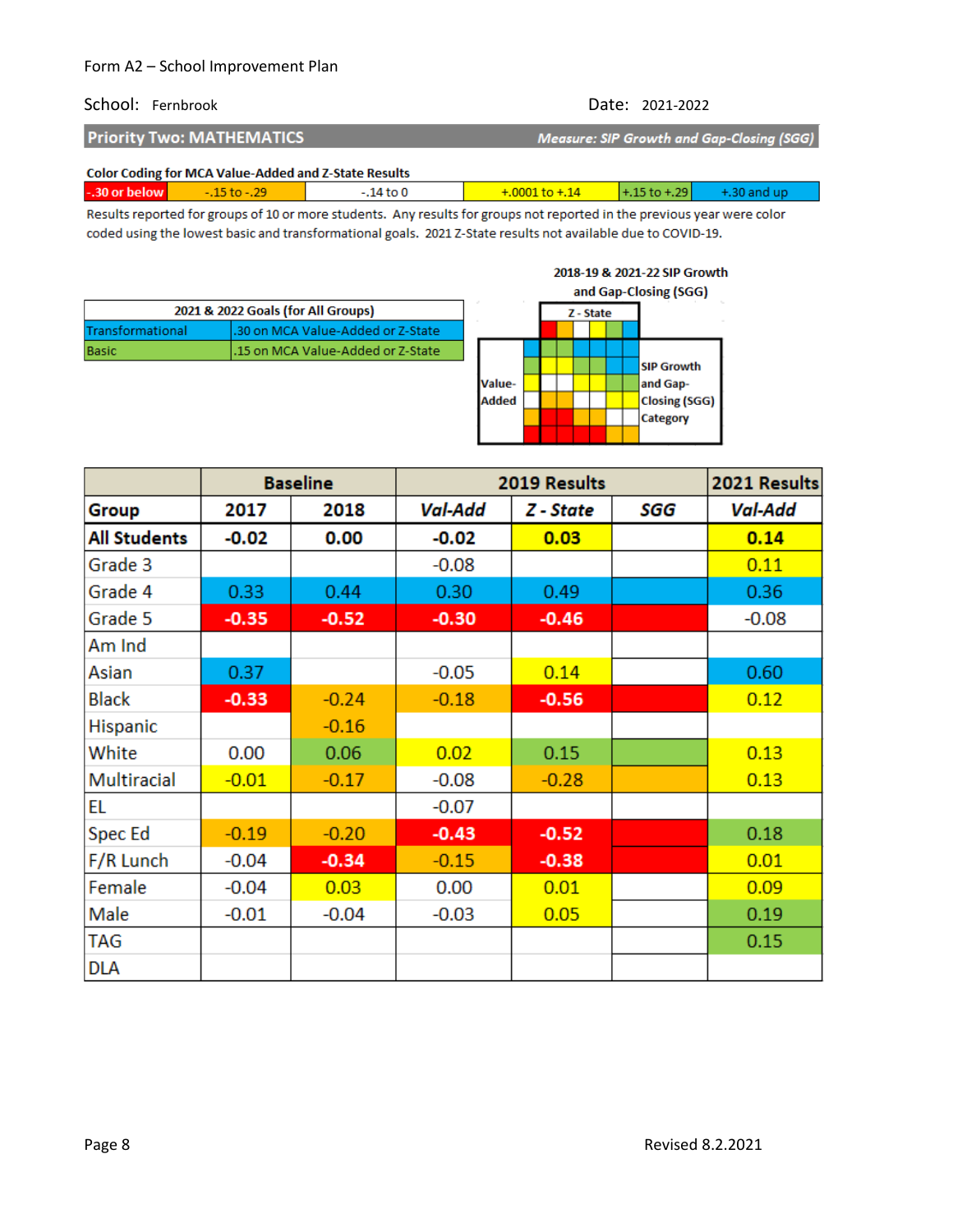| <b>Priority Two: Mathematics</b>                                                                                                                                                                                                                                                                                                                                                    |                                                                                                                                                                                                                                            |                                                                                                                                                                                                                                                             |                                                                                                                            |  |  |
|-------------------------------------------------------------------------------------------------------------------------------------------------------------------------------------------------------------------------------------------------------------------------------------------------------------------------------------------------------------------------------------|--------------------------------------------------------------------------------------------------------------------------------------------------------------------------------------------------------------------------------------------|-------------------------------------------------------------------------------------------------------------------------------------------------------------------------------------------------------------------------------------------------------------|----------------------------------------------------------------------------------------------------------------------------|--|--|
| Mathematics Continuous Improvement Action Plan: (add steps as needed by using tab key)                                                                                                                                                                                                                                                                                              |                                                                                                                                                                                                                                            |                                                                                                                                                                                                                                                             |                                                                                                                            |  |  |
| <b>Strategies</b><br>What specific strategies will be<br>implemented?<br>Academic Interventions provided<br>online, largely on asynchronous<br>days, for students performing below<br>grade level, particularly those<br>students with previous evidence of<br>need. PLT s will continue to focus<br>conversations throughout the 6-step<br>cycle on our BIPOC and MLL<br>students. | <b>Adult actions:</b><br>What adult actions will<br>ensure the strategies<br>are successful?<br>IA overseen and<br>scheduled interventions<br>online; PLT work; Accurate<br>and timely identification<br>of students in a fluid<br>process | <b>Measure student</b><br>progress:<br>What student data will<br>be collected?<br>SIT referrals; continuous<br>progress monitoring data;<br>aMath/aReading data;<br>data disaggregated by<br>race                                                           | Person(s)<br><b>Responsible:</b><br>Zastrow, Kania,<br><b>Tomten Team</b><br>Leads; ESPs,<br>Corps Tutors, all<br>teachers |  |  |
| Focused attention to attendance<br>and tech/at home learning needs for<br>our BIPOC and MLL students                                                                                                                                                                                                                                                                                | FB will continue to de-<br>center county processes<br>and letters and work in<br>relationship with families<br>to address needs                                                                                                            | Attendance rates and<br>online work submission<br>rates                                                                                                                                                                                                     | ALL                                                                                                                        |  |  |
| Weekly SIT/CST processes                                                                                                                                                                                                                                                                                                                                                            | Regular meetings to<br>collaboratively address<br>student learning and<br>behavioral needs, and<br>now student needs<br>around various learning<br>models                                                                                  | SIT referrals; continuous<br>progress monitoring data;<br>aMath/aReading data;<br>data disaggregated by<br>race                                                                                                                                             | ALL                                                                                                                        |  |  |
| The Special Education Resource<br>Team will implement multi-modal<br>approaches to increase student<br>achievement in all areas of reading,<br>including fluency, decoding, and<br>comprehension                                                                                                                                                                                    | Curriculum: Bridges Math<br>Intervention. Also using<br>direct instruction, re-<br>teaching, differentiation<br>of materials and<br>workload,<br>accommodations to give<br>students access to grade<br>level curriculum and<br>instruction | Members of the resource<br>team will utilize formative<br>and summative student<br>data on grade level<br>reading proficiency. In<br>addition, special<br>education teachers will<br>conduct frequent progress<br>monitoring on IEP goals<br>and objectives | Resource<br>Teams,<br>classroom<br>teachers, other<br>service<br>providers                                                 |  |  |
| ELM Project - EL Cluster Cohort -<br><b>ELLEVATION Strategies</b>                                                                                                                                                                                                                                                                                                                   | Each grade level has at<br>least one classroom and<br>teacher with EL (in<br>service) kids, and those<br>teachers are part of the                                                                                                          | Teachers will commit to<br>using and sharing<br>ELM/ELLEVATION<br>instructional strategies<br>that have positive impact                                                                                                                                     | <b>Heather Bruun</b><br>and the ELM<br>Cohort                                                                              |  |  |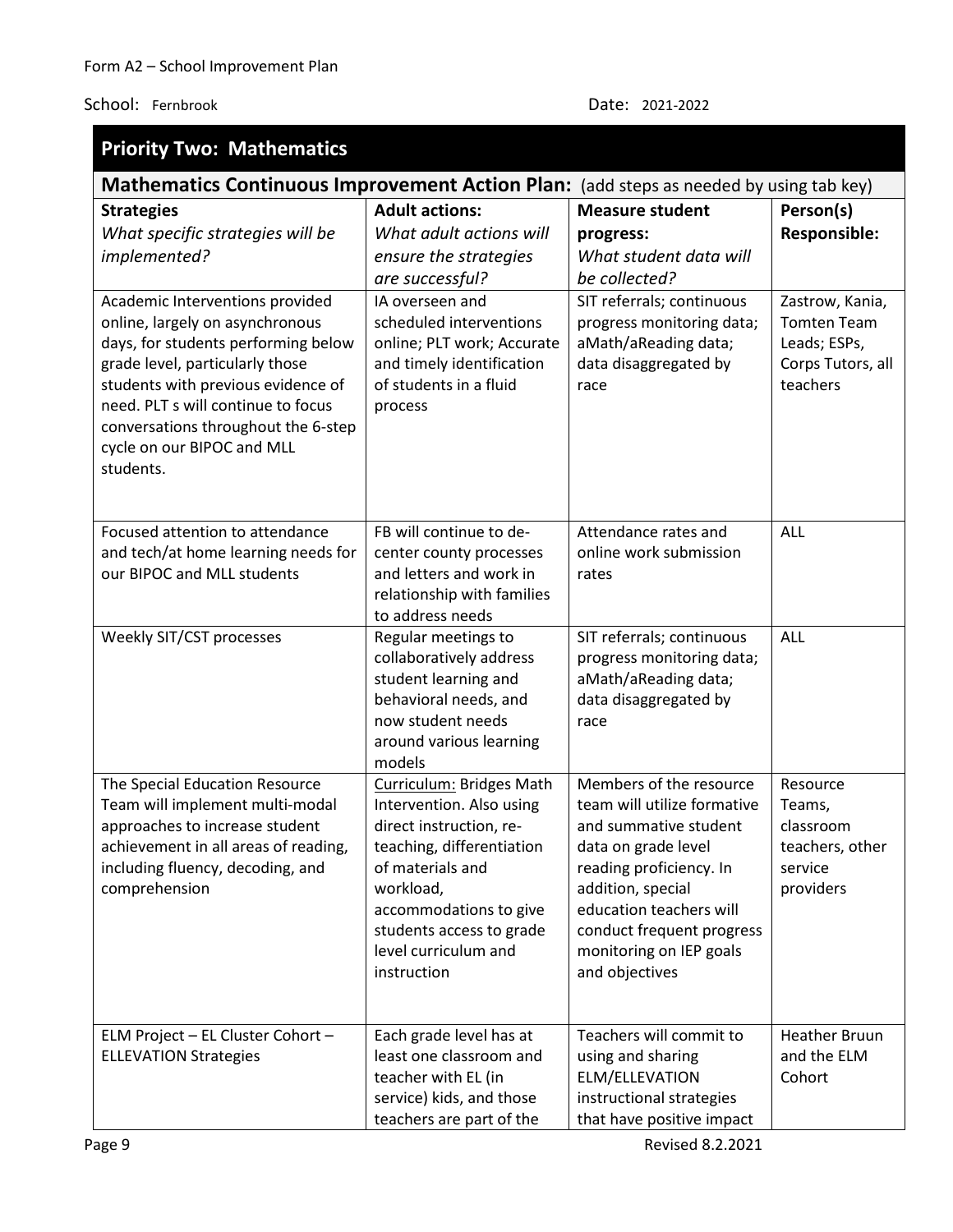|  | ELM cohort group led by<br>EL Teacher/ELM Coach<br><b>Heather Bruun</b> | for all students, and<br>particularly our EL/MLL<br>students language<br>acquisition needs |  |
|--|-------------------------------------------------------------------------|--------------------------------------------------------------------------------------------|--|
|--|-------------------------------------------------------------------------|--------------------------------------------------------------------------------------------|--|

| <b>Priority Three: Student Behavior</b> |  |  |
|-----------------------------------------|--|--|
| <b>Evidence of Need:</b>                |  |  |

| <b>Student Behavior</b><br>(Example: office<br>referrals, suspensions,<br>etc.) | <b>Baseline data</b><br>by target group<br>(Example: ethnicity,<br>socioeconomic, grade | Goal |
|---------------------------------------------------------------------------------|-----------------------------------------------------------------------------------------|------|
|                                                                                 | level, etc.)                                                                            |      |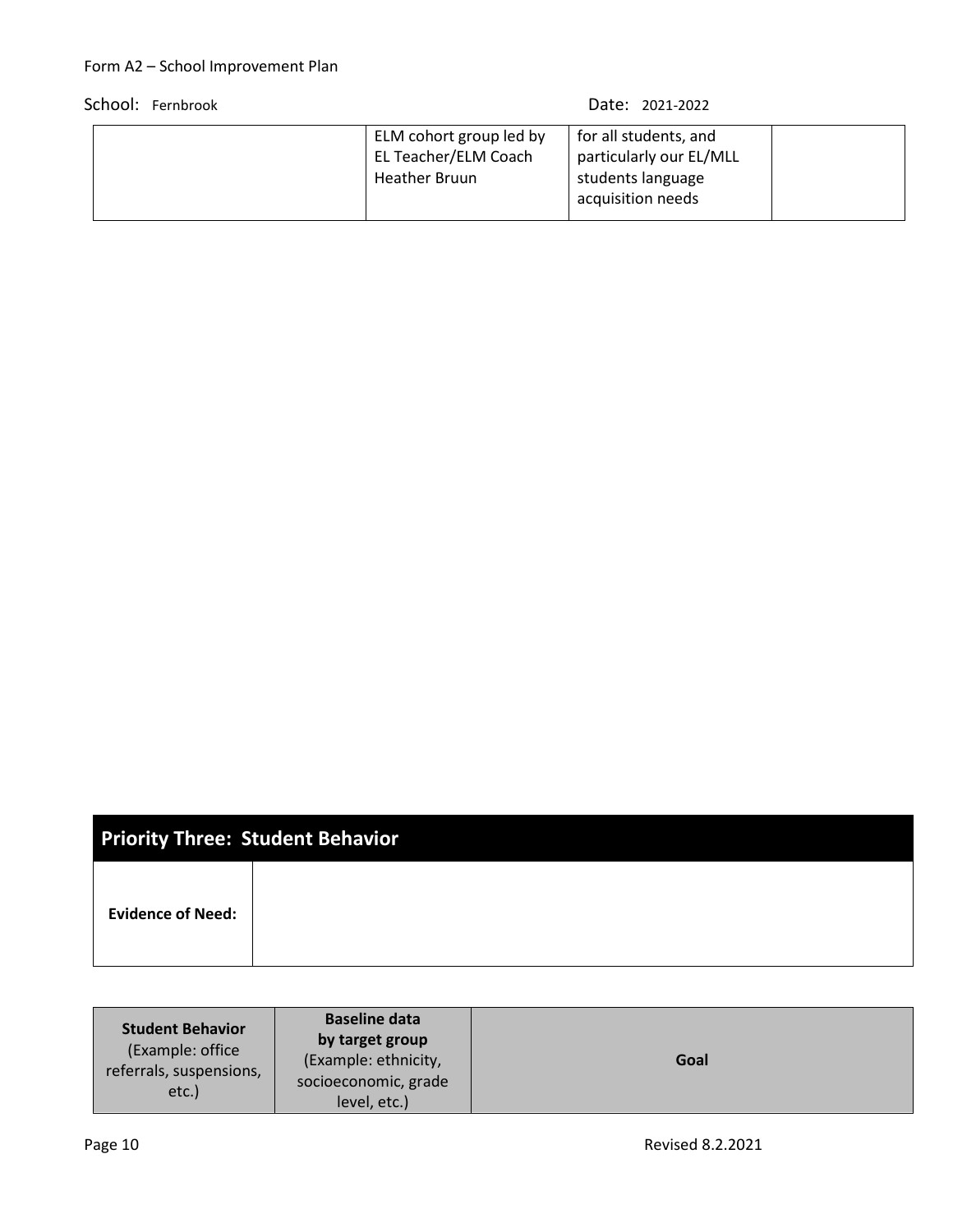| Student Behavior Continuous Improvement Action Plan: (add steps as needed by using tab |                                                |                                                    |                               |
|----------------------------------------------------------------------------------------|------------------------------------------------|----------------------------------------------------|-------------------------------|
| key)                                                                                   |                                                |                                                    |                               |
| <b>Strategies:</b>                                                                     | <b>Adult actions:</b>                          | <b>Measure student</b>                             | Person(s)                     |
| What specific strategies will be                                                       | What adult actions will                        | progress:                                          | <b>Responsible:</b>           |
| implemented?                                                                           | ensure the strategies                          | What student data will                             |                               |
|                                                                                        | are successful?                                | be collected?                                      |                               |
| Implementation of IM4                                                                  | SEL Team members will                          | ODRs, SAEBERS                                      | <b>SEL Team</b>               |
|                                                                                        | use IM4 in collaboration                       |                                                    |                               |
|                                                                                        | with teachers for students                     |                                                    |                               |
|                                                                                        | presenting with need for                       |                                                    |                               |
|                                                                                        | high Tier 2 or Tier 3                          |                                                    |                               |
|                                                                                        | support/service                                |                                                    |                               |
| Implementation of Check in/Check                                                       | Develop individualized                         | Incident referrals; success                        | <b>SEL Team</b>               |
| out support plans                                                                      | check in/check out and                         | rate of implemented                                |                               |
|                                                                                        | refocusing break plans for                     | plans; referrals to Student                        |                               |
|                                                                                        | students                                       | <b>Intervention Team for</b>                       |                               |
|                                                                                        |                                                | behavior concerns, all                             |                               |
|                                                                                        |                                                | disaggregated by race                              |                               |
| Implementation of scheduled<br>physical activity throughout the                        | Provide multiple<br>opportunities for students | Incident referrals; success<br>rate of implemented | ILT members;<br>All Fernbrook |
| learning day                                                                           | to engage in physical                          | plans; referrals to Student                        | staff                         |
|                                                                                        | activity outside of recess                     | <b>Intervention Team for</b>                       |                               |
|                                                                                        | and physical education                         | behavioral concerns, all                           |                               |
|                                                                                        | during the school day; use                     | disaggregated by race                              |                               |
|                                                                                        | of technology (e.g.                            |                                                    |                               |
|                                                                                        | GoNoodle, Me Moves) to                         |                                                    |                               |
|                                                                                        | support physical activity                      |                                                    |                               |
| SOAR Teaching, reinforcement,                                                          | Full staff will teach,                         | ODRs, referrals to SEL, etc                        | PBIS Team                     |
| recognition                                                                            | model, reinforce, and                          |                                                    |                               |
|                                                                                        | recognize our SOAR                             |                                                    |                               |
|                                                                                        | expectations throughout                        |                                                    |                               |
|                                                                                        | the year                                       |                                                    |                               |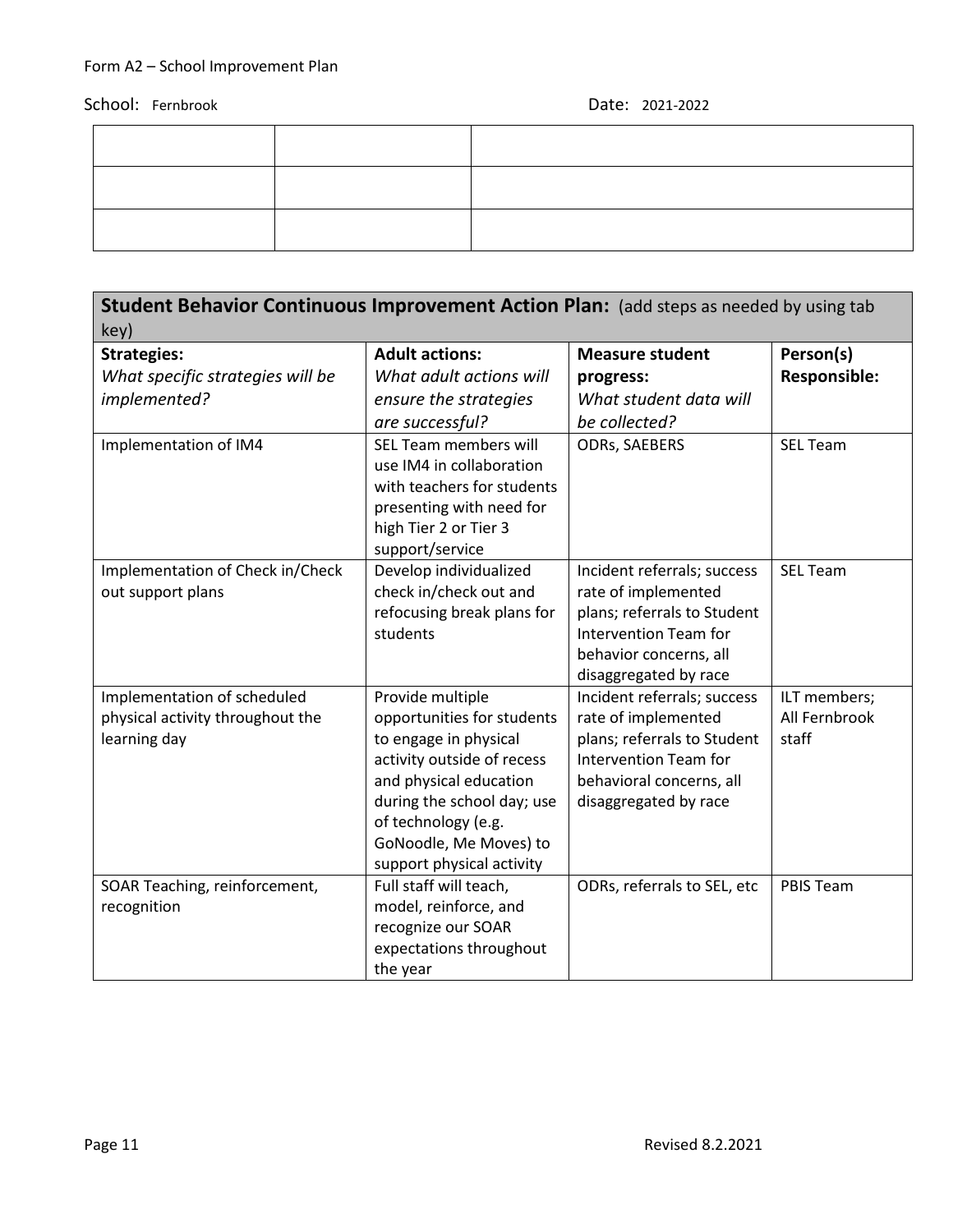| <b>Priority Four: Family Engagement</b> |                                                                                                                                                                             |  |  |
|-----------------------------------------|-----------------------------------------------------------------------------------------------------------------------------------------------------------------------------|--|--|
| <b>Evidence of Need:</b>                | In the spring of 2019, Osseo Area Schools' School Board set a district wide expectation<br>that all sites/departments would develop and implement a family engagement goal. |  |  |
| Goal:                                   | Examples: Strengthen existing PTO work, develop a PTO group, design parent involvement<br>groups, REAL Talks, etc.                                                          |  |  |

| Family Engagement Continuous Improvement Action Plan: (add steps as needed by using tab<br>key) |                                                |                          |                  |  |
|-------------------------------------------------------------------------------------------------|------------------------------------------------|--------------------------|------------------|--|
| <b>Strategies:</b>                                                                              | <b>Adult actions:</b>                          | <b>Measure progress:</b> | Person(s)        |  |
| What specific strategies will be                                                                | What adult actions will                        | What data will be        | Responsible:     |  |
| implemented?                                                                                    | ensure the strategies                          | collected?               |                  |  |
|                                                                                                 | are successful?                                |                          |                  |  |
| <b>Existing PTO Work</b>                                                                        | PTO will continue to                           | Attendance at events,    | <b>PTO</b>       |  |
|                                                                                                 | engage in community                            | fund raising totals      |                  |  |
|                                                                                                 | building and fund-raising                      |                          |                  |  |
|                                                                                                 | efforts                                        |                          |                  |  |
| <b>Student of the Trimester</b>                                                                 | SOAR Team will continue                        | Schedule of assemblies   | <b>SOAR Team</b> |  |
| Celebrations                                                                                    | to schedule and execute                        |                          |                  |  |
|                                                                                                 | Student of the Tri                             |                          |                  |  |
|                                                                                                 | assemblies                                     |                          |                  |  |
| <b>EL Parent Outreach</b>                                                                       | EL Staff organizing                            | Anecdotal from parents   | <b>EL Staff</b>  |  |
|                                                                                                 | opportunities at Open                          | and EL staff             |                  |  |
|                                                                                                 | House and Conferences to                       |                          |                  |  |
|                                                                                                 | assist families with                           |                          |                  |  |
|                                                                                                 | attendance issues,                             |                          |                  |  |
|                                                                                                 | conferences signups,<br>ParentVue signups, etc |                          |                  |  |
| <b>School Messenger Communication</b>                                                           | Regular parent                                 | Stakeholder Survey       | Principal        |  |
|                                                                                                 | communications to keep                         |                          |                  |  |
|                                                                                                 | parents reminded of                            |                          |                  |  |
|                                                                                                 | annual needs/activities,                       |                          |                  |  |
|                                                                                                 | upcoming events, school                        |                          |                  |  |
|                                                                                                 | happenings, etc                                |                          |                  |  |
| Conferences                                                                                     | Twice yearly conference                        | Student achievement      | ALL              |  |
|                                                                                                 | opportunities for all                          |                          |                  |  |
|                                                                                                 | families to discuss student                    |                          |                  |  |
|                                                                                                 | achievement and                                |                          |                  |  |
|                                                                                                 | developmental progress                         |                          |                  |  |
|                                                                                                 |                                                |                          |                  |  |
|                                                                                                 |                                                |                          |                  |  |